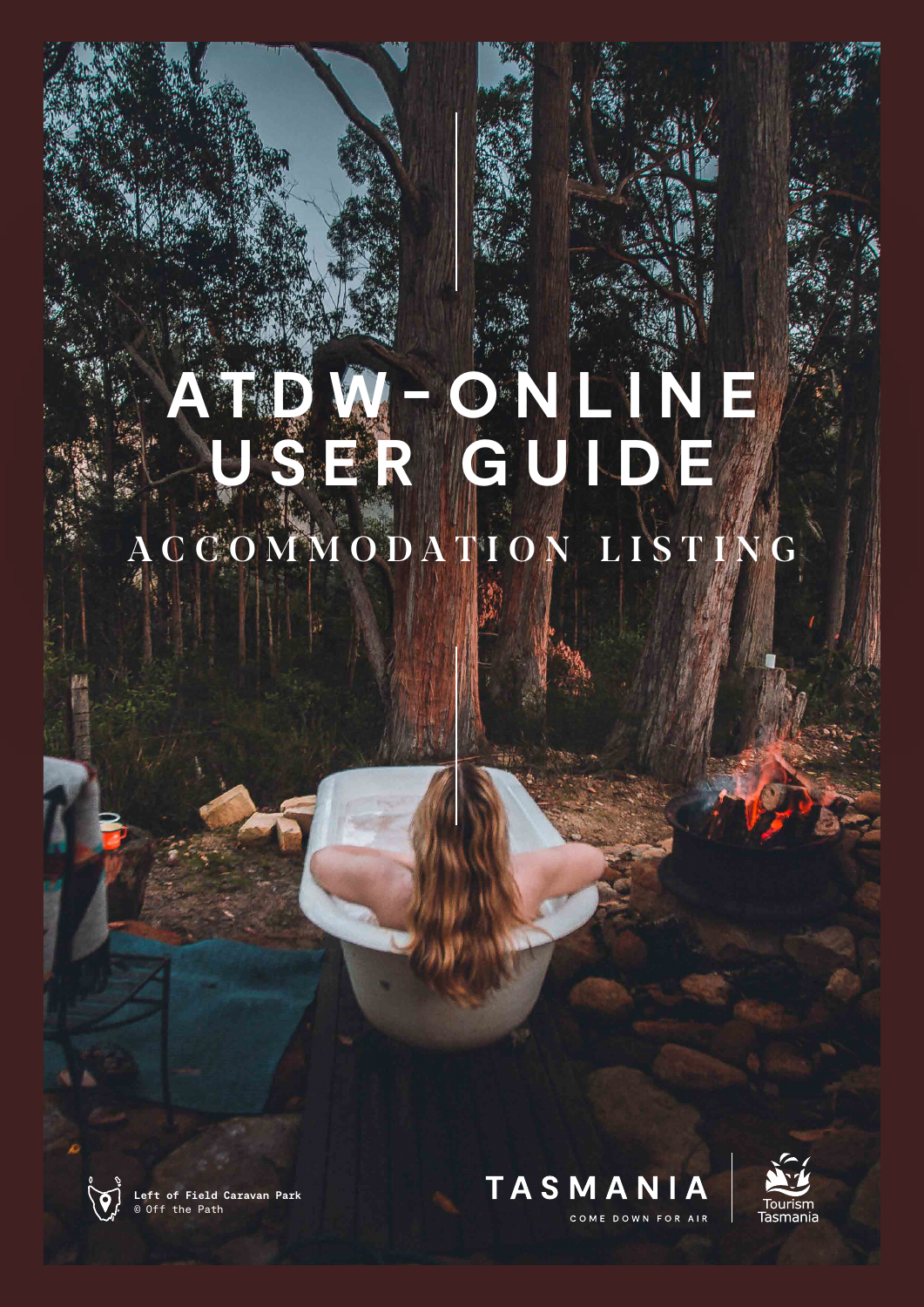Welcome to ATDW-Online, where you can create and manage your listing for free in the Australian Tourism Data Warehouse (ATDW).

# **AT D W A C C O M M O D AT I O N LISTING**

ATDW allows operators to easily promote their business or events on numerous digital platforms that connect directly to consumers.

All new listings and changes made to existing listings undergo a quality assurance process to ensure content quality standards are met.

If you need help registering or updating your listing, or have any questions or feedback, please do not hesitate to contact Tourism Tasmania on 6165 5286, or email **[atdw@tourism.tas.gov.au](mailto:atdw@tourism.tas.gov.au).**

**P** IMPORTANT INFORMATION: **keep your listing up to date, listings automatically expire if they are not updated every 12 months. You will receive an email to remind you of the upcoming expiry date.**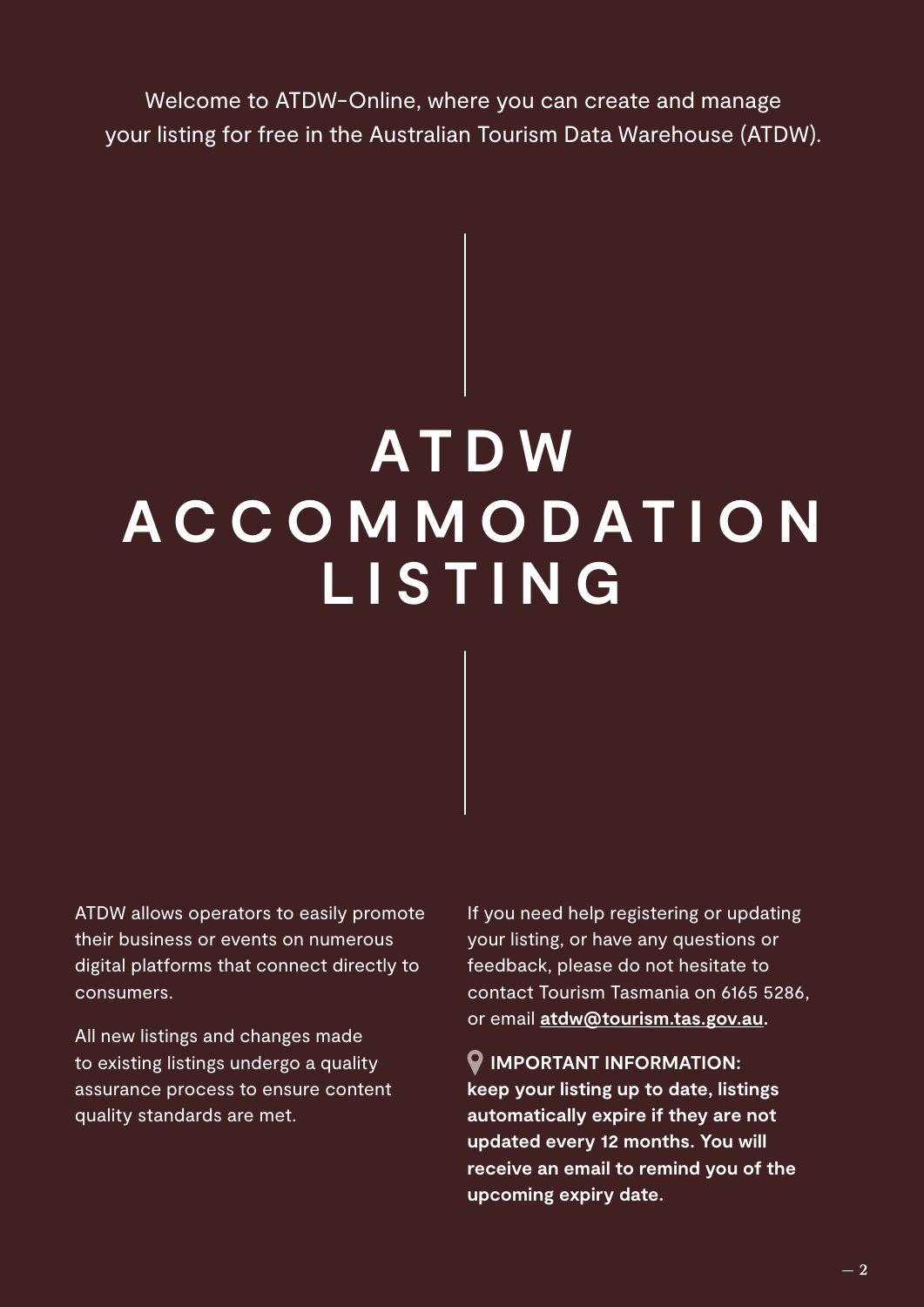## Eligible products and listing guidelines

To check if your business is eligible for listing on the Australian Tourism Data Warehouse refer to the **[Operator Listing Guidelines](https://oauth.atdw-online.com.au/assets/ATDW%20Operator%20Listing%20Guidelines.pdf)**. Contact Tourism Tasmania if you are unsure whether you meet the listing guidelines.

Tourism Tasmania publishes accommodation listings on ATDW-Online at its own discretion.

Where a property has more than one physical address, there must be a separate listing for each location.

Accommodation businesses listed in ATDW-Online must be approved by local council for the purposes of short-term visitor accommodation or similar.

## Required documents for listing your accommodation business on ATDW-Online

Before your new accommodation business listing passes the quality assurance process, you may be asked by Tourism Tasmania to provide the following documents:

–––– A copy of either your **certificate of occupancy/occupancy permit, approved development application or planning permit** issued by the relevant local council or authority indicating that requirements have been met for the purpose of tourist accommodation i.e. use is guest house, short term accommodation etc.

Planning and building requirements will vary depending on how you plan to use your property and/or the size of the property. The arrangements only relate to the use of an existing property where no development is involved.

For more information please contact your local council.

In order to maintain the quality of the database, Tourism Tasmania will not publish listings until all the required documents are received and the accommodation is open for business.

## Have you already registered for ATDW-Online?

If you are unsure if you already have an ATDW-Online account, please contact us at **[atdw@tourism.tas.gov.au](mailto:atdw@tourism.tas.gov.au)** or call 6165 5286.

If you have already registered for ATDW-Online but have forgotten your password:

- –––– Go to **[www.atdw-online.com.au](http://www.atdw-online.com.au)** and click on the forgot password link.
- –––– Enter your email address and a reset password email will be sent to you (your email address is also your user name for ATDW Online).
- $-$  Once you receive the email click on reset password. Once completed you will be returned to your ATDW-Online listing page.

## Getting started on ATDW-Online

You will need to register your business and set up a user profile before you can create a listing for your accommodation business.

Only one business registration is required for multiple listings. If you would like to create multiple listings for different products, you will only need to complete the registration process once.

To register:

- –––– Go to **[www.atdw-online.com.au](http://www.atdw-online.com.au)**
- –––– Click **register now**
- –––– Choose the account type 'Tourism Operator' and enter your information. Fields marked with an asterisk \* are required fields.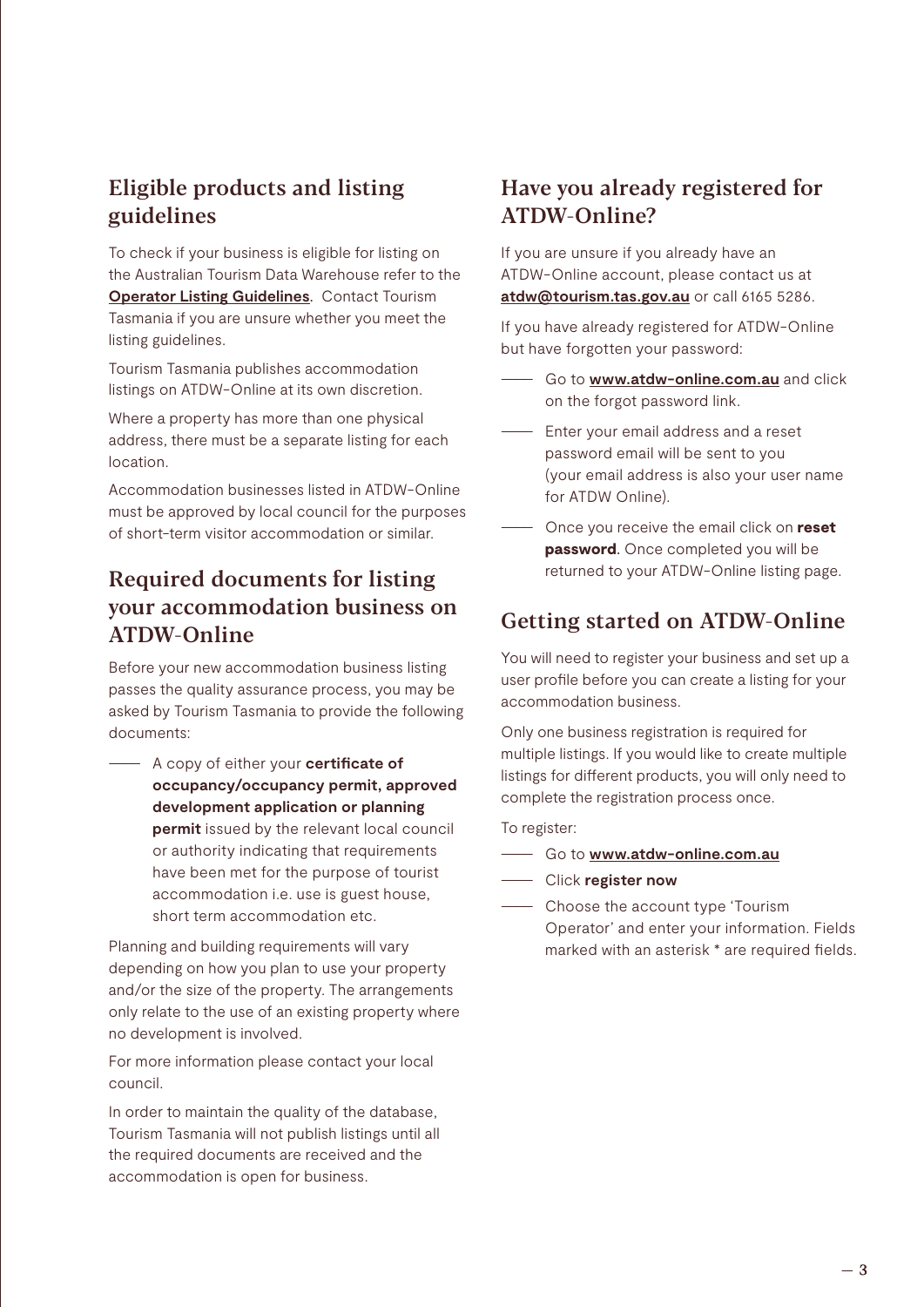#### How do I enter a new listing?

A new listing can take approximately 30 minutes to complete.

Guidance text will help you through this process. This will appear on the right hand side of the screen and is best viewed using a desktop or laptop computer.

Click on **lets go** to commence.

Choose **accommodation** from the listing category and follow the prompts on each screen.

The following are required fields (indicated with an asterisk \* against each menu item)

- –––– Name & description
- –––– Accommodation type
- –––– Location
- –––– Indicative Prices
- –––– Accessibility
- –––– Photos
- –––– Capacity

*You will be prompted to complete a mandatory field before proceeding to the next one. Optional fields can be completed later.* 

#### Tips for creating your product description

- –––– Start with your product's name and location, then outline its unique features and qualities. Follow this with additional information about the product.
- –––– Use short paragraphs with simple language.
- –––– Do not use abbreviations. For example, write TV as television, BBQ as barbecue.
- –––– Descriptions should not use bullet style dot points. The description must be in sentence format.
- –––– Spell out numbers from one to ten and use figures for 11 and above – for example, six bookings, 66 travel agents. For larger numbers, write 11 million, not 11,000,000.
- –––– Express the description in terms of what 'you will experience' what 'you can do', not what the product can do for them.

#### **PARAGRAPH/SENTENCE 1:**

The first sentence/paragraph should start with the product name and in one sentence encapsulate what the product is about and where it is.

 *It must not be more than 15 words as the first sentence will be used as a descriptor in search engines.*

**Example:** The Fictional Hotel is a contemporary allsuite hotel with 50 rooms in central Launceston. The Fictional Hotel is a few minutes' walk from the central business district, the city's many restaurants and most major attractions.

#### **PARAGRAPH/SENTENCE 2:**

The second should give detail information on the product such as number of rooms, how they are configured i.e. how many beds and type in each room/ ensuite, kitchen facilities and so on.

**Example:** The one or two bedroom suites have private balconies, baths – some have spa baths, top quality entertainment equipment and kitchenettes. There is a private guest laundry.

The hotel's Fictional Restaurant is open seven days from early morning until late (except Tuesday night), and offers you the best in regional Tasmanian produce, as well as an excellent wine, beer, cider and single-malt whisky selection.

The hotel has conference facilities for up to 50 people and can provide the latest in audio-visual equipment.

There is a 24-hour reception and room service as well as cable television in each room and free Wi-Fi internet throughout the hotel.

#### **PARAGRAPH/SENTENCE 3:**

The third should give any interesting facts about the product, what else is nearby and how far they are from various attractions:

**Example:** The hotel offers a secure bike lock-up and work area. The hotel is close to cycle paths, which are a relaxing way to explore local attractions. The Queen Victoria Museum at Inveresk - one of Australia's best regional art galleries is a short walk or easy bike ride from the hotel.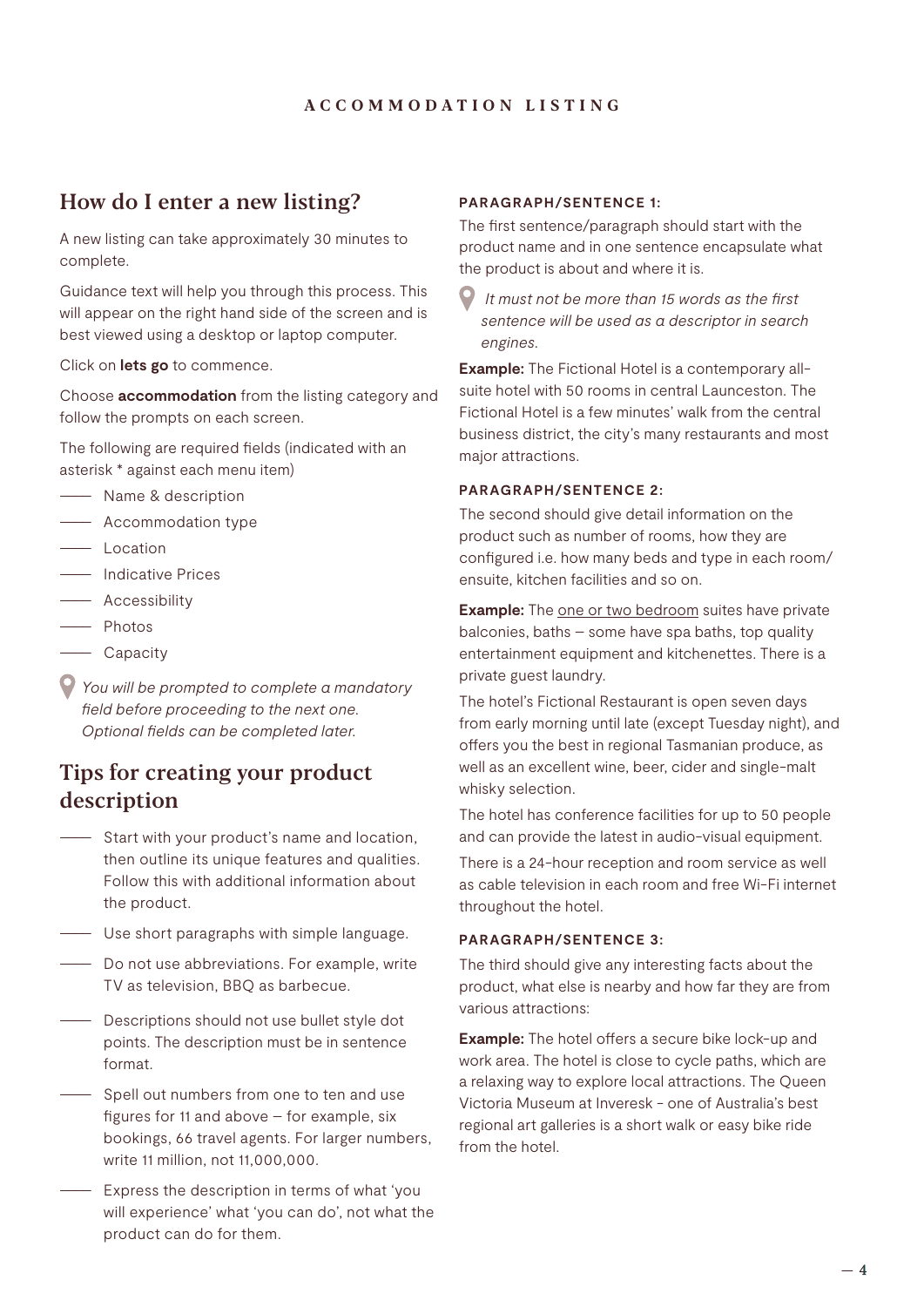## Accommodation type

Select the most appropriate accommodation type. If applicable select multiple accommodation types.

| Please select the type describing your accommodation best                                                                                                                                                                                                                                                                                                                |                                                                                                                                                                                                                                                                                                                                                                                                                                              |                                                                                 |                                                                                                                                                                                                                                                                                                                                                                                                               |                                                                                                                                                                                                                                                                                                                                                                                                                                            |  |
|--------------------------------------------------------------------------------------------------------------------------------------------------------------------------------------------------------------------------------------------------------------------------------------------------------------------------------------------------------------------------|----------------------------------------------------------------------------------------------------------------------------------------------------------------------------------------------------------------------------------------------------------------------------------------------------------------------------------------------------------------------------------------------------------------------------------------------|---------------------------------------------------------------------------------|---------------------------------------------------------------------------------------------------------------------------------------------------------------------------------------------------------------------------------------------------------------------------------------------------------------------------------------------------------------------------------------------------------------|--------------------------------------------------------------------------------------------------------------------------------------------------------------------------------------------------------------------------------------------------------------------------------------------------------------------------------------------------------------------------------------------------------------------------------------------|--|
| Apartments<br>Apartments have self-catering facilities (sink,<br>refrigerator, microwave etc.). Most have<br>separate bedrooms, fully equipped kitchens,<br>one or more bathrooms, usually a washer and<br>dryer, and sometimes a balcony or patio.<br>Towels and linens are provided. Daily or<br>weekly service and other hotel conveniences<br>are usually available. | <b>Backpackers and Hostels</b><br>Backpackers or Hostels provide short-term<br>accommodation to guests, usually dormitory<br>style. These are typically larger communal<br>buildings offering room types ranging from<br>individual rooms to dormitory style. They<br>typically have a shared bathroom, social areas<br>and self-catering facilities. Residential<br>Colleges and University Halls of Residence can<br>be included here.     |                                                                                 | <b>Bed and Breakfast</b><br>Bed and Breakfasts range from a family<br>residence to a guesthouse, homestead or inn.<br>Guests will have private bedrooms, with or<br>without private bathroom facilities. Rooms<br>may be either in the main house or in a<br>separate building. Breakfast is a component of<br>the tariff and is provided either in the form of<br>daily provisions or is prepared by a host. | Caravan, Camping and Holiday<br>Parks<br>Caravan, Camping and Holiday Parks are<br>defined areas with shared amenities providing<br>any of the following forms of accommodation<br>on the space for:cabins, tents, touring<br>caravans, motor homes, caravans, holiday<br>homes, chalets and bungalows. They may be<br>with or without central entertainment and<br>sports facilities, shops and restaurants.                              |  |
| Cottages<br>Cottages are stand-alone dwellings which<br>includes private bathroom facilities and<br>kitchen with cooking facilities. The dwelling<br>may be located within the boundary of an<br>accommodation complex.                                                                                                                                                  | Farmstays<br>Farm Stays offer guests the opportunity to<br>observe or become involved in farm life on a<br>rural property. The accommodation ranges<br>from self contained or dormitory style to<br>staying in the homestead with the family.                                                                                                                                                                                                |                                                                                 | <b>Holiday Houses</b><br>Holiday Houses are stand-alone residences for<br>holiday letting which may have several<br>bedrooms allowing a group of guests to stay<br>there together. Typically the house will include<br>full kitchen facilities, private bathroom<br>facilities and laundry facilities.                                                                                                        | <b>Hotels</b><br>Hotels provide short-term accommodation to<br>guests and will have a licensed bar onsite.<br>Rooms may include private bathroom facilities<br>and full or limited cooking facilities. All or<br>some meals will be available either in a<br>restaurant located onsite, or through room<br>service. A number of additional guest services<br>may be available, including a swimming pool.<br>games room and/or child care. |  |
| Motels<br>Motels are typically designed to attract<br>motorists and usually offer motel units or<br>suites for guests and on site parking. Individual<br>bathroom facilities are available. Breakfast is<br>usually available and units are serviced daily.<br>These rooms may contain limited cooking<br>facilities.                                                    | <b>Resorts</b><br>Resorts provide short-term accommodation to<br>guests in a location that encourages an<br>extended on site holiday. Offerings may<br>include swimming pools, day spa, child care,<br>restaurants, licensed bars, tour desk, night life<br>and day time activities. Rooms include private<br>bathroom facilities and may offer some<br>cooking facilities. Meals are available in an<br>onsite restaurant or through room s | Physical address                                                                | <b>Retreat and Lodges</b><br>Lodges are situated in secluded areas ideal for<br>quiet relaxation and immersion into a unique<br>environment setting. Style of accommodation<br>can be from basic to luxury and offer a specific<br>or niche range of activities such as skiing.<br>diving or uniquely Australian nature<br>experiences.                                                                       | Required                                                                                                                                                                                                                                                                                                                                                                                                                                   |  |
| Location<br>If the accommodation is different from the<br>organisation address, select define another                                                                                                                                                                                                                                                                    |                                                                                                                                                                                                                                                                                                                                                                                                                                              | Hobart<br>TAS, 7000<br><b>Street address</b><br>Franklin River<br>Lyell Highway | © Organisation address<br>15 Murray Street<br>· Define another address<br>Unit / Apartment / Suite / Building                                                                                                                                                                                                                                                                                                 |                                                                                                                                                                                                                                                                                                                                                                                                                                            |  |
| address and enter the address details.<br>Check that the drop pin is in the correct<br>location on the map.                                                                                                                                                                                                                                                              |                                                                                                                                                                                                                                                                                                                                                                                                                                              | Suburb<br>Derwent Bridge<br><b>State</b><br><b>TAS</b>                          | Post code<br>7140<br>$\checkmark$                                                                                                                                                                                                                                                                                                                                                                             |                                                                                                                                                                                                                                                                                                                                                                                                                                            |  |
|                                                                                                                                                                                                                                                                                                                                                                          |                                                                                                                                                                                                                                                                                                                                                                                                                                              | Map<br>Donaghys Hill<br>Google                                                  | Satellite<br>Franklin River Derwent Bridge<br><b>AID</b><br>Sed Hvo                                                                                                                                                                                                                                                                                                                                           | $\begin{bmatrix} 1 \\ 2 \end{bmatrix}$<br>$\ddag$<br>Map data @2020 Terms of Use Report a map erro                                                                                                                                                                                                                                                                                                                                         |  |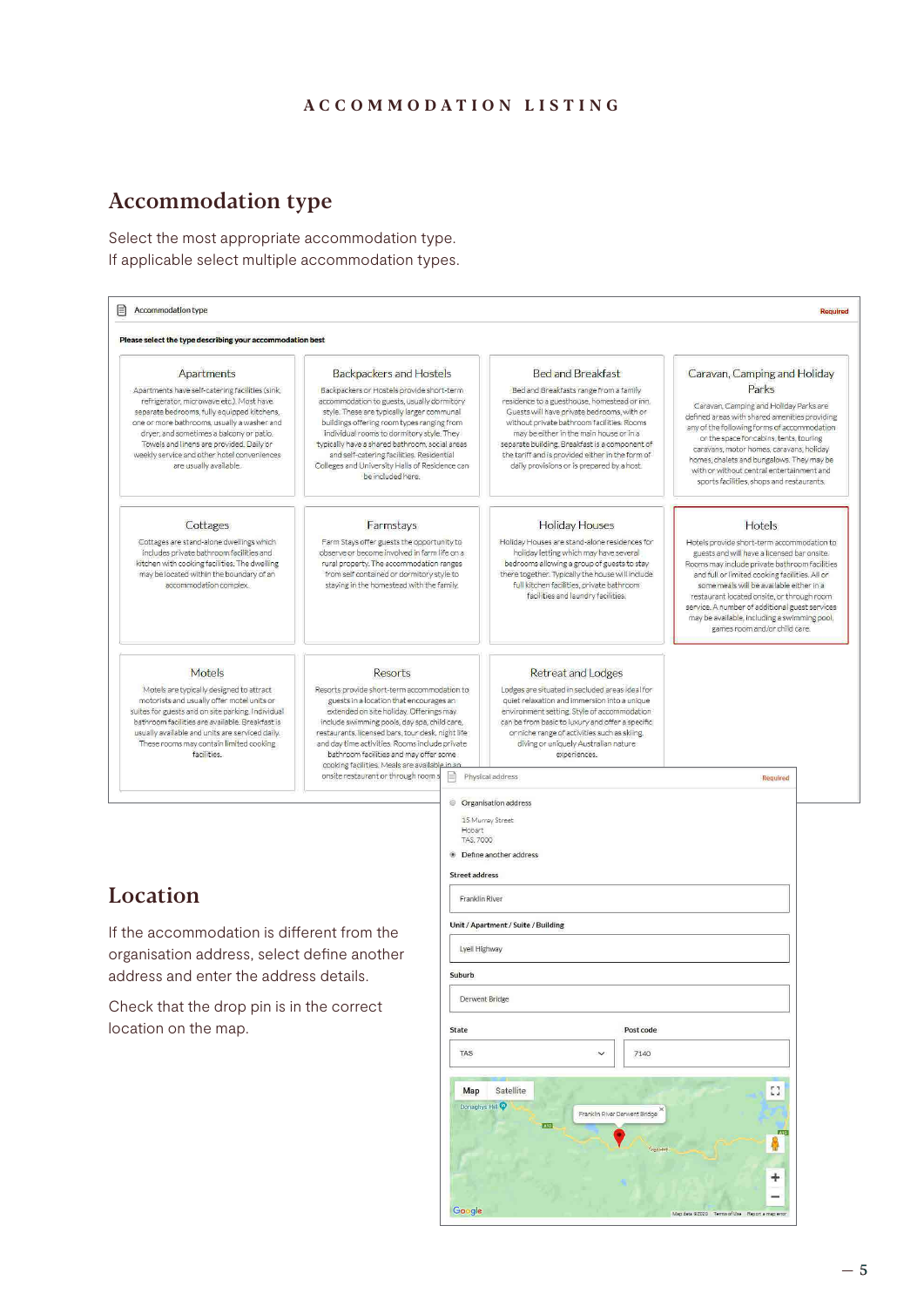#### **Contacts**

Enter your accommodation business contact details. These are the details that will appear on your listing.

### Phone

Enter a minimum of one phone number for your business. Enter the phone number in full and do not use a space between the area code. For example: 0361234567 or 0412312312

## Email

Remember to include the @ symbol in the email address.

## **Website**

Enter the website for your accommodation.

## Booking URL

Does your business accept online bookings? If so, enter the booking URL.

## Indicative Prices

Guidance text will help you through this process. This will appear on the right hand side of the screen and is best viewed using a desktop or laptop computer.

Enter the minimum and maximum price for your accommodation. Prices are generally based on adult twin share accommodation.

If your rates vary according to the seasons or there are certain conditions guests should be made aware of, use the comments section to specify this.

|            |                                                  | What number should your customers contact you on?       |    |                                                                                     |                                      |
|------------|--------------------------------------------------|---------------------------------------------------------|----|-------------------------------------------------------------------------------------|--------------------------------------|
|            | 0361655386                                       |                                                         |    | Secondary phone number (optional)                                                   |                                      |
| R<br>Email |                                                  |                                                         |    |                                                                                     |                                      |
|            | What email should customers contact you on?      |                                                         |    |                                                                                     |                                      |
|            | bookings@test.com                                |                                                         |    |                                                                                     |                                      |
|            | Website URL                                      |                                                         |    |                                                                                     |                                      |
|            | Provide your attraction specific website address |                                                         |    |                                                                                     |                                      |
|            | www.address.com/we-want-this-url-here            |                                                         |    |                                                                                     |                                      |
| Þ          | <b>Booking URL</b>                               |                                                         |    |                                                                                     | Optional                             |
|            |                                                  |                                                         |    |                                                                                     |                                      |
|            |                                                  |                                                         |    |                                                                                     |                                      |
|            |                                                  |                                                         |    | Does your website accept online bookings? If so, enter your direct booking URL here |                                      |
|            |                                                  |                                                         |    |                                                                                     |                                      |
|            | www.a-booking-url-goes-here.com                  |                                                         |    |                                                                                     |                                      |
|            |                                                  |                                                         |    |                                                                                     |                                      |
|            | <b>PREVIOUS</b>                                  |                                                         |    |                                                                                     |                                      |
|            |                                                  |                                                         |    |                                                                                     |                                      |
| f          | Indicative prices                                |                                                         |    |                                                                                     |                                      |
|            |                                                  |                                                         |    |                                                                                     |                                      |
|            |                                                  | • Please provide the price range for this accommodation |    |                                                                                     |                                      |
| From       |                                                  |                                                         | To |                                                                                     |                                      |
| ¢          | 159                                              |                                                         | ¢  | 400                                                                                 |                                      |
|            |                                                  |                                                         |    |                                                                                     |                                      |
|            | <b>Comments on these prices</b>                  |                                                         |    |                                                                                     |                                      |
|            | Subject to availability                          |                                                         |    |                                                                                     |                                      |
|            |                                                  |                                                         |    |                                                                                     |                                      |
|            |                                                  |                                                         |    |                                                                                     | SKIP TO NEXT STEP<br><b>Required</b> |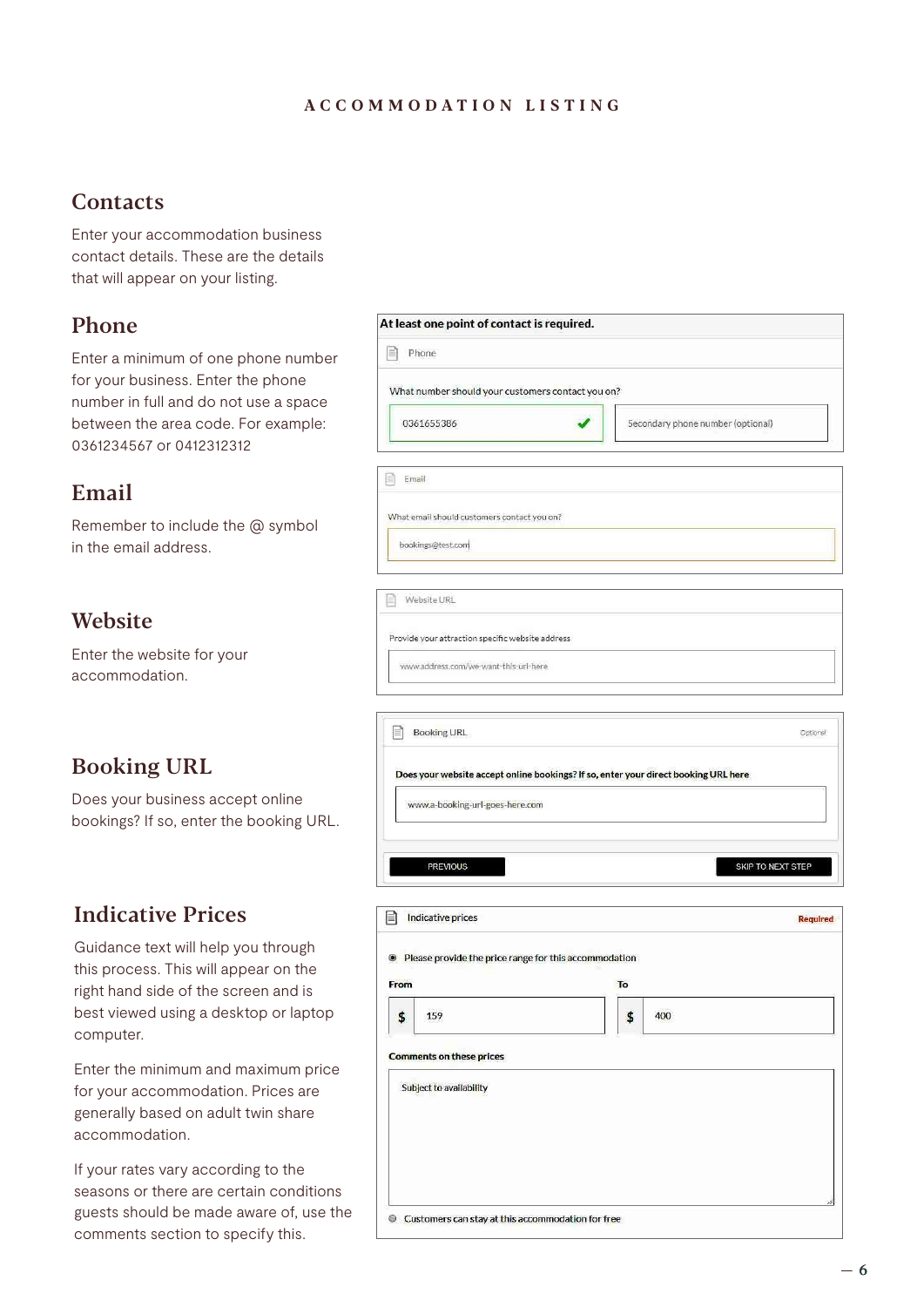## Accessibility

Tick at least one of the below options.

| 5  | Accessibility                                            |  |
|----|----------------------------------------------------------|--|
|    | Please select the accessibility of your attraction       |  |
| i3 | Actively welcomes people with access needs.              |  |
|    | Does not cater for people with access needs.             |  |
|    | Disabled access available, contact operator for details. |  |

## Adding and removing photos

Each listing must have at least one photo that meets the following image requirements:

- –––– Minimum photo size is 2048 x 1536 pixels
- –––– Landscape (horizontal) orientation only, not portrait
- –––– .jpg or .png format
- –––– Maximum photo size is 10MB
- –––– Images must showcase your business
- –––– Posters, brochures, logos or photos with written text are not accepted.
- –––– Alternative Text (Alt text) is mandatory. Write a brief description of what is in the photo. This benefits the visually impaired and search engine optimisation (SEO).

Upload your photo/s and complete the optional and required fields (Alt text is mandatory).

#### Click **Save Photo**

To edit or adjust the photo click on the photo.

Once uploaded, organise your photos by dragging them into your preferred order. The image with the star symbol will appear first on ATDW distributor websites.

Click X to remove a photo.



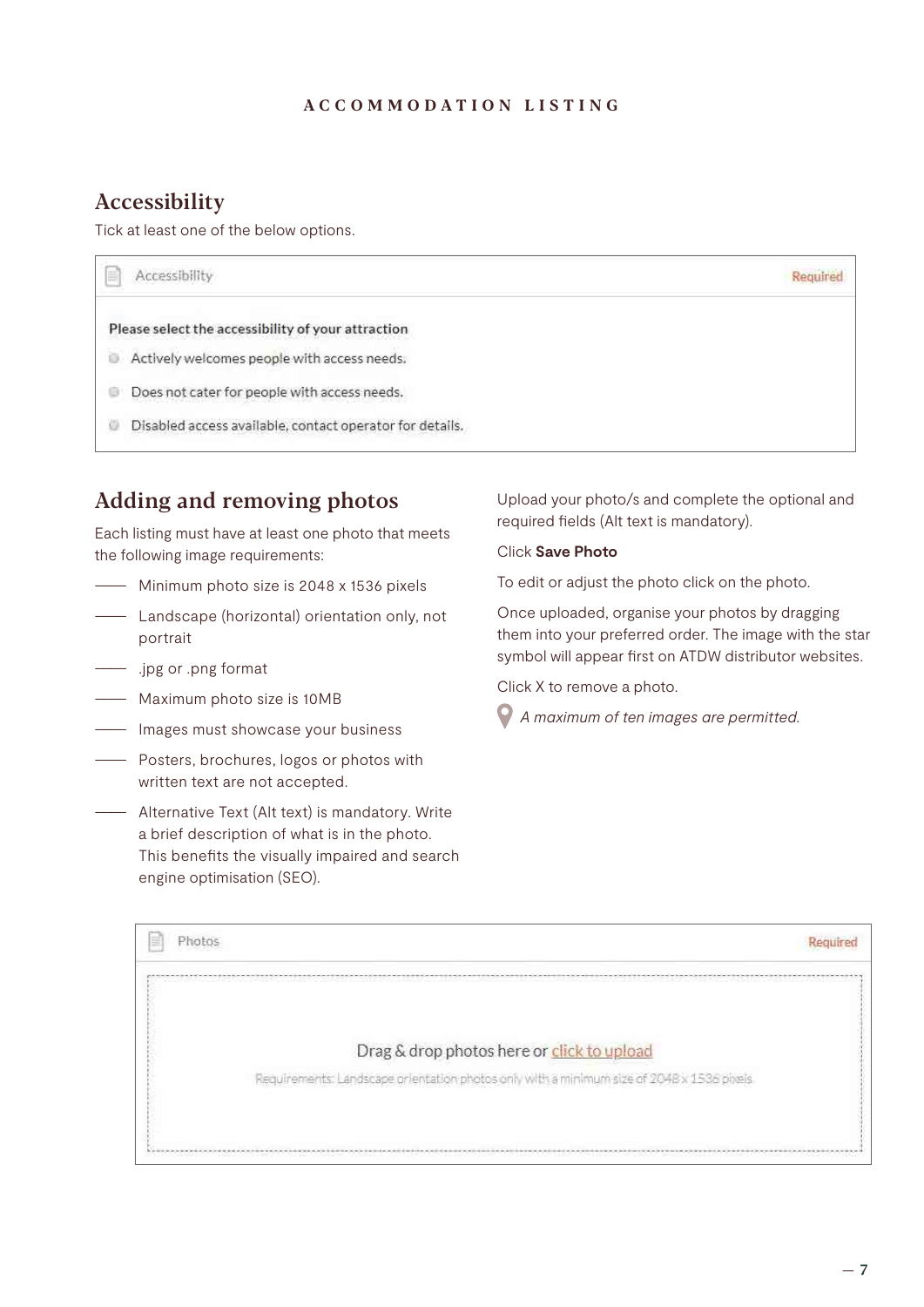#### **Capacity**

Provide details on the total capacity of your accommodation business.

Number of rooms for property (total number of rooms) \*

\*If you have a holiday house/self-contained unit, rentable on a whole of property basis, the number of rooms is one.

Sleeping capacity (total number of guests)

Enter the maximum number of guests who can stay at your property.

**All mandatory fields have now been completed. Complete the additional optional steps to enhance your listing or skip to page 9 for instructions on how to get your listing published.**

*Optional fields can be completed later by logging into your ATDW-Online account.*

|                   | Required |
|-------------------|----------|
|                   |          |
| Sleeping capacity |          |
| 200               |          |
|                   |          |

#### Videos

Enter a valid Youtube or Vimeo link (URL). Sample Youtube: http://www.youtube.com/watch/xx Sample Vimeo: http://www.vimeo.com/xx

Once uploaded, arrange the videos by dragging them into your preferred order. The image with the star symbol will appear first on ATDW distributor websites.

Click X to remove a video.

*A maximum of ten videos is allowed.*

## Check in and Check out

What time can you customers check in and check out?

#### Internet access

What kind of internet access is available to your customers?

#### Star rating

Has your accommodation received a star rating with Star Ratings Australia? This is cross referenced as part of the quality assurance process.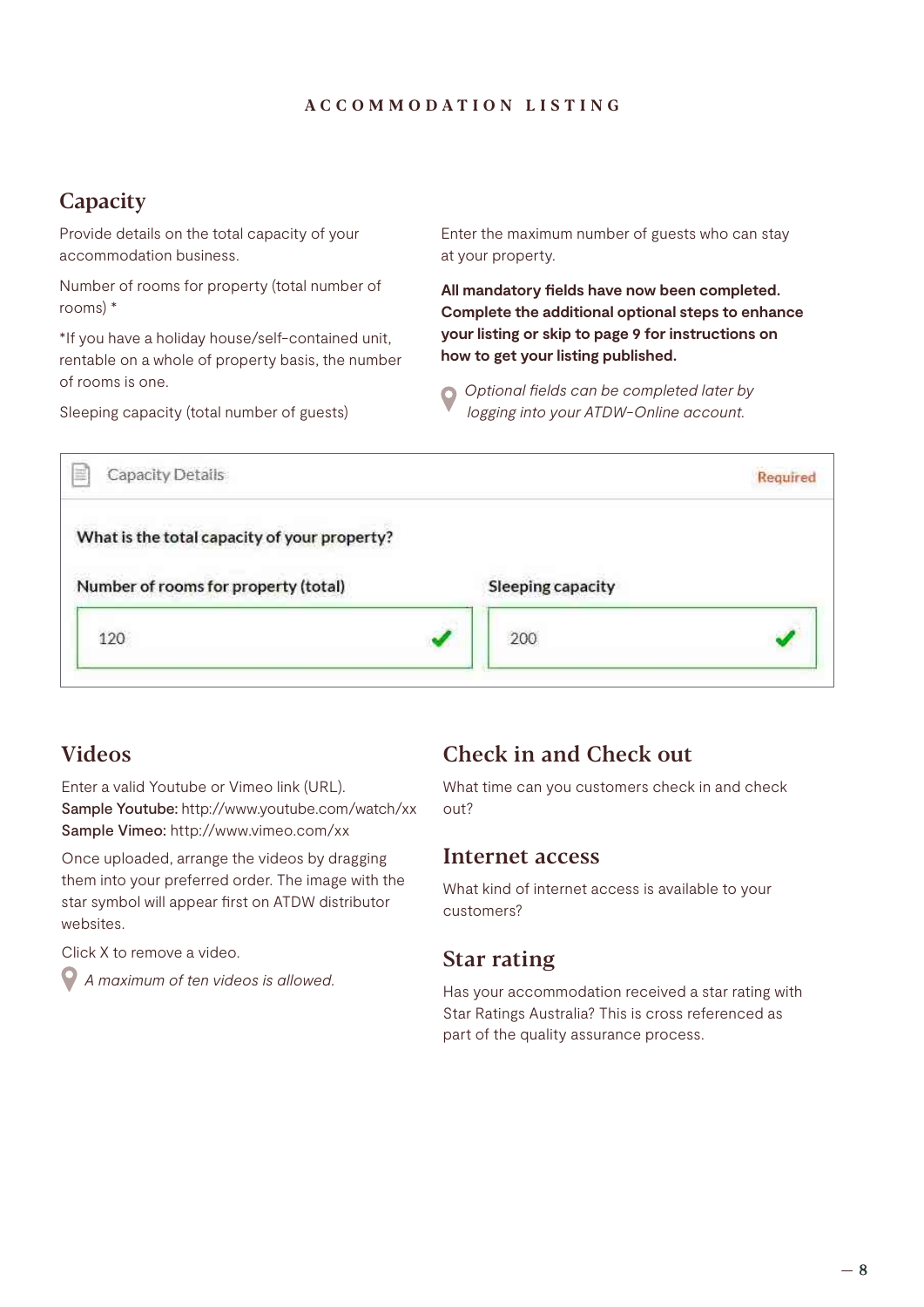#### Property facilities

Select any facilities that are available to your guests.

#### Memberships

Does your business have a current membership? Tourism Tasmania lists certain memberships such as regional tourism organisation memberships where relevant. Contact Tourism Tasmania to find out more.

## Accreditation

Is your business accredited with any industry bodies?

#### Social accounts

Where can customers find you on social media?

## Add accommodation type

**This section allows you to provide details about the different room/accommodation types you offer.** 

## Getting your listing published on ATDW-Online

Once all the mandatory steps have been completed, click **summary** to review all of your listing information and make any final changes. To navigate away from the summary screen click on one of the headings on the menu.

Once you are ready to submit your listing click **send for review**.

If any mandatory fields have not been completed the pop up window will provide further instructions.

Tourism Tasmania's quality assurance process will check that your listing meets eligibility requirements before publishing.

Tourism Tasmania may request any required documentation via email as there is no provision to submit attachments while registering in ATDW-Online.

You will receive an email advising when your listing has passed quality assurance and is published. If your listing does not pass the quality assurance process, Tourism Tasmania will advise you via email and explain which parts of the listing require updating.

**IMPORTANT INFORMATION:** keep your listing up to date, **listings automatically expire if they are not updated every 12 months**. You will receive an email to remind you of the upcoming expiry date.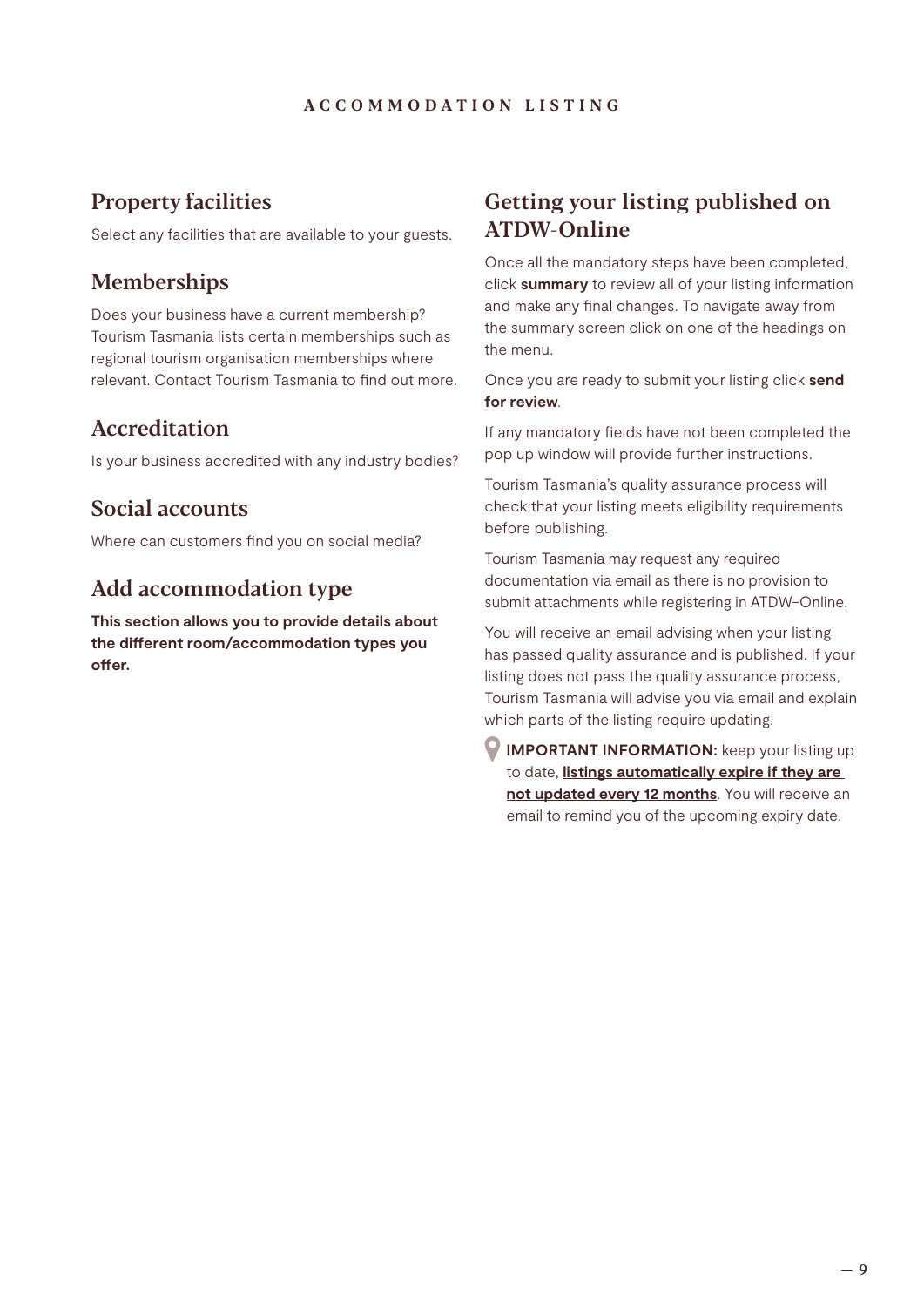## Additional information

#### **STATISTICS**

Your product home screen contains an ATDW listing statistics report to keep track of your listing's performance across the entire ATDW distribution

network. These reports are updated on a daily basis and can be accessed at any time throughout the year.



#### DIFFERENT DISPLAY VIEWS FOR DESKTOP AND DEVICES

ATDW-Online is accessible on mobile, tablet, laptop or desktop. Larger screens provide the best user experience. On small devices or small monitors, the menu items collapse to the top of the screen.

Page displayed on a full size desktop screen:



| 這<br><b>THE ATTRACTION</b><br>antoxis<br>Name & description<br>Attraction Type<br>Q | $\bullet$<br>Marriotts Falls and Junee Caves<br>Listing#:AU0087843<br>- s<br>V |                         | 1 mandatory steps to list | Lest Updated 18/08/2016 11:54 @ |                                                                   |
|-------------------------------------------------------------------------------------|--------------------------------------------------------------------------------|-------------------------|---------------------------|---------------------------------|-------------------------------------------------------------------|
| Location<br>Contacts                                                                | ¥<br><b>Q</b> Location<br>¥                                                    | ₽                       | <b>L</b> Phone            |                                 | <b>Business Info</b>                                              |
| 参<br>Accessibility<br>Photos                                                        | $\star$<br><b>B61</b><br>¥<br>Tyenna                                           |                         | Enter your phone number   |                                 | Alternate Business N<br>Marriotts Falls and Ju                    |
| Videos<br>$\Omega$<br>Prices                                                        | TAS<br>7140<br>u                                                               |                         |                           |                                 | Marriotts Falls and Ju                                            |
| Demagnoors<br>$\bullet$<br>Map                                                      | Go gle                                                                         |                         | Q Area                    | $\times$                        | Q Region                                                          |
| internet acous-<br>Facilities<br>Memberships<br>Accreditations                      |                                                                                |                         | South                     |                                 | Derwent Valley and C<br>Tasmania. Hobart and<br>Southern Tasmania |
| Spoal accounts                                                                      | <b>Email</b><br>$\ddot{}$                                                      | ø<br>Prices             | ₽                         |                                 |                                                                   |
| A ADMIN<br>Awards                                                                   | ٠<br>Enter Your Email ID                                                       | This attraction is free |                           |                                 |                                                                   |
| <b>Basking</b> added<br>Indigenous culture                                          | ×.<br>岡<br>Website                                                             |                         |                           |                                 |                                                                   |
| Short description<br>International reach<br>Tags                                    | - 16<br>www.perks.tas.gov.eu<br>- s<br>a                                       |                         |                           |                                 |                                                                   |
| Activities<br>Thurism organisations                                                 | <b>Booking URL</b>                                                             |                         |                           |                                 |                                                                   |
| Accounting                                                                          |                                                                                |                         | Add Booking URL           |                                 |                                                                   |
| Expriv & Ownership                                                                  | 苜<br>Company description                                                       |                         |                           |                                 |                                                                   |

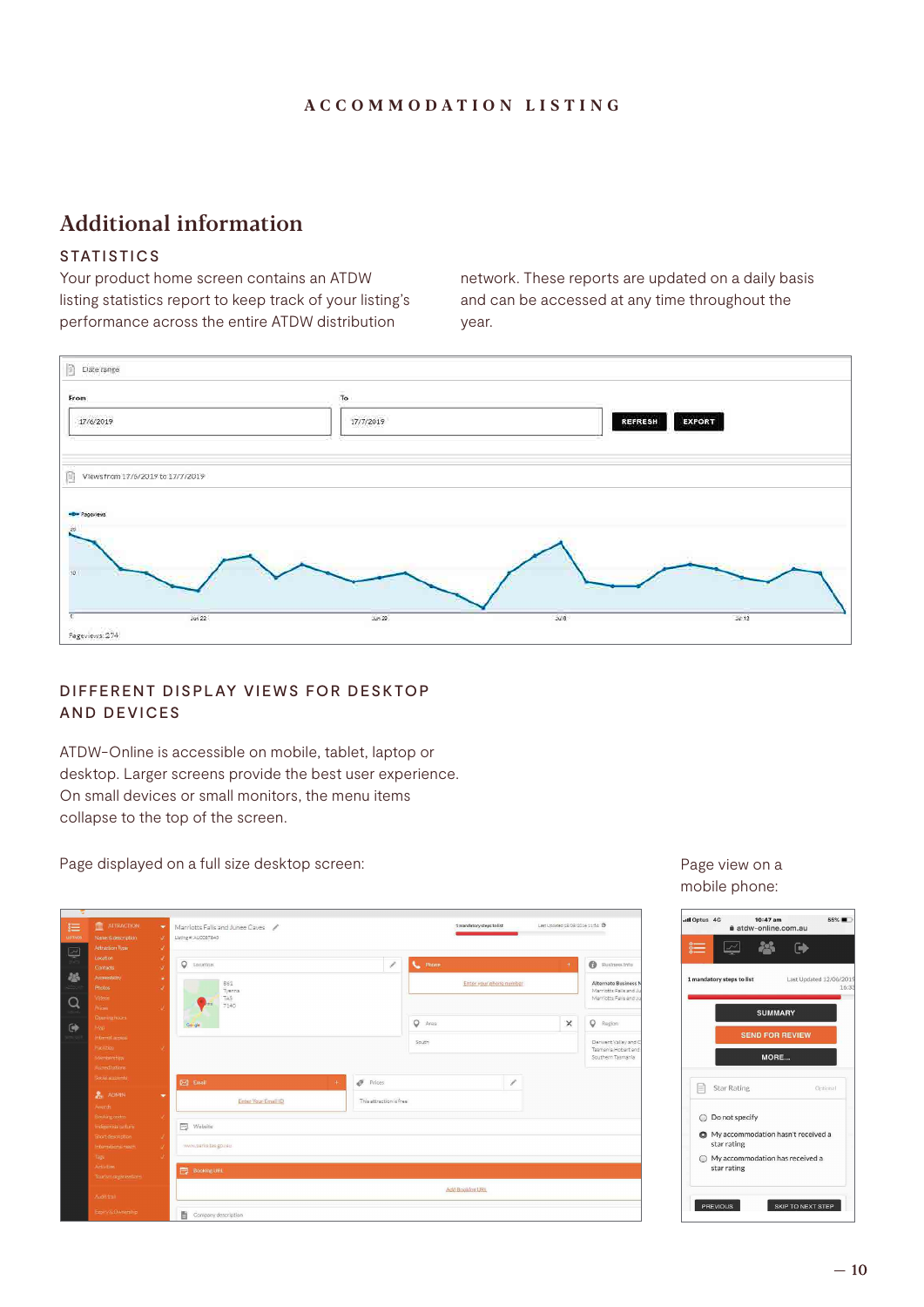Page displayed on a smaller device or small screen (menu items are at the top of the screen):

| 這                                  |            |                           |                                            |
|------------------------------------|------------|---------------------------|--------------------------------------------|
| atdw<br>ATDW-Online                |            |                           | $\boxtimes$ Contact us<br>Tourism Tasmania |
| Marriotts Falls and Junee Caves    |            | 1 mandatory steps to list | Last Updated 18/08/2016 11:54 0            |
| Listing #: AU0087843               |            |                           | SUMMARY<br>MORE<br>Do not email operator   |
| Q<br>Location                      | <b>ANY</b> | Phone                     | $+$                                        |
| <b>B61</b><br>Tyenna<br><b>TAS</b> |            |                           | Enter your phone number                    |
| 7140<br>enna                       | G.         | <b>Business Info</b>      | <b>AND</b>                                 |

Page on a smaller device or small screen with the menu items expanded:

| atdw                                              | ATDW-Online                                                                                                |                                     |
|---------------------------------------------------|------------------------------------------------------------------------------------------------------------|-------------------------------------|
| 這<br>LISTINGS:<br>$\boxed{\underline{\boxtimes}}$ | ACCOMMODATION .<br>Name & description<br>$\bullet$<br>Accommodation Type<br>$\mathcal{R}$<br>Location<br>۴ | Untitled /<br>Listing #: AU0389510  |
| ł.                                                | $\bullet$<br>Contacts<br>Indicative Prices<br>٠                                                            | n<br>Name & description<br>Required |
|                                                   | Accessibility<br>$\bullet$                                                                                 | What's the name of the room?        |
| $\alpha$                                          | Photos<br>$\bullet$<br>٠<br>Capacity:                                                                      | 100 characters max                  |
| $\Theta$                                          | image<br>Oregon & Bedfand                                                                                  | How would you describe the room?    |
| EGKI I                                            | Tritemet somes<br>Star cating<br>Property facilities:<br>Memberanian<br>Accreditations                     | Write a summary in 10 to 200 words  |
|                                                   | Sacial accounts<br><b>ARARTMENTS</b><br>$\bullet$                                                          |                                     |
|                                                   | <b>I IUNTITLED!</b>                                                                                        |                                     |
|                                                   | Name & description<br>$\bullet$<br>Service Type<br>$\mathcal{J}$                                           | SKIP TO NEXT STEP                   |
|                                                   | Protos<br>$\mathbf{R}$<br>Vitinia<br>Capecity                                                              |                                     |